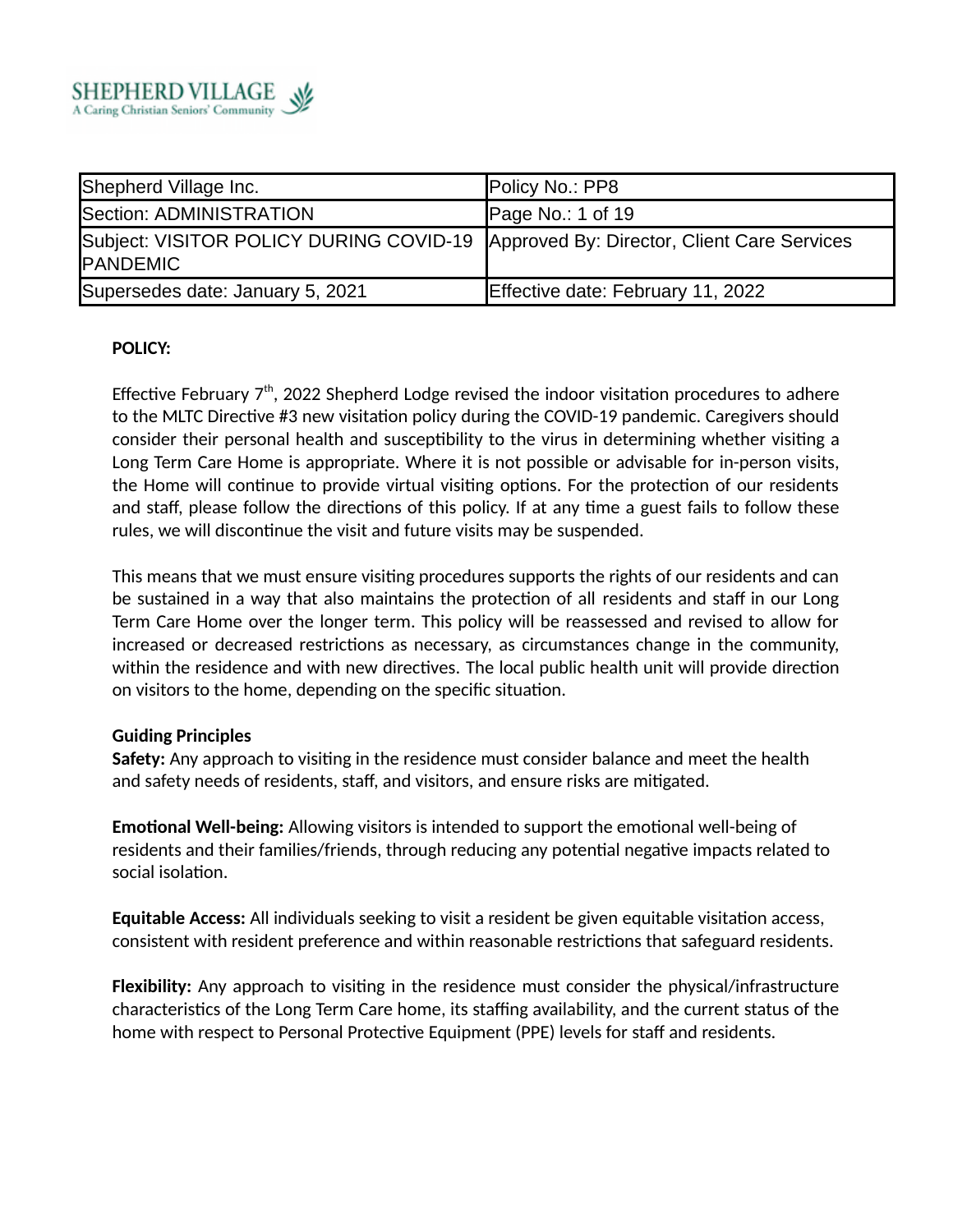

| Shepherd Village Inc.                                                                                  | Policy No.: PP8                   |
|--------------------------------------------------------------------------------------------------------|-----------------------------------|
| Section: ADMINISTRATION                                                                                | Page No.: 2 of 19                 |
| Subject: VISITOR POLICY DURING COVID-19 Approved By: Director, Client Care Services<br><b>PANDEMIC</b> |                                   |
| Supersedes date: January 5, 2021                                                                       | Effective date: February 11, 2022 |

### **DEFINITIONS FOR:**

### **A) TYPES OF VISITOR DEFINITIONS:**

### **Not considered visitors:**

Long-term care home staff (as defined under the Act), volunteers, and student placements are not considered visitors as their access to the home is determined by the licensee. Infants under the age of 1 are also not considered visitors and are excluded from testing and vaccination requirements.

### **Essential Visitor(s) or Caregivers as defined below:**

Are persons performing essential support services (e.g., support workers and caregivers, food delivery, government inspectors, maintenance, or health care services (e.g., phlebotomy) or a person visiting a very ill or palliative resident.

Essential visitors are the only type of visitor permitted if a resident is self-isolating, symptomatic or if the home is in outbreak.

### **Support Worker(s):**

Is a type of essential visitor who is visiting to perform essential support services for the home or for a resident at the Home. A support worker include but not limited to, Physicians, Nurse Practitioners, Speech Language Pathologist (SLP), Psychogeriatric Outreach Program Nurse(POP), Pharmacist, Chiropodist, post-mortem services, legal services, social work services, moving a resident in or out of a home, Canada Post mail services and other courier services, election officials/workers, maintenance workers or a person delivering food, provided they are not staff of the LTC home as defined in the LTCHA.

### **Caregiver(s):**

A Caregiver is a type of essential visitor who is designated by the resident and/or their substitute decision-maker and is visiting to provide direct care to the resident (e.g., supporting feeding, mobility, personal hygiene, cognitive stimulation, communication, meaningful connection, relational continuity and assistance in decision-making). Examples of caregivers include family members who provide meaningful connection, a privately hired caregiver, paid companions and translators.

a. Caregivers must be at least 16 years of age.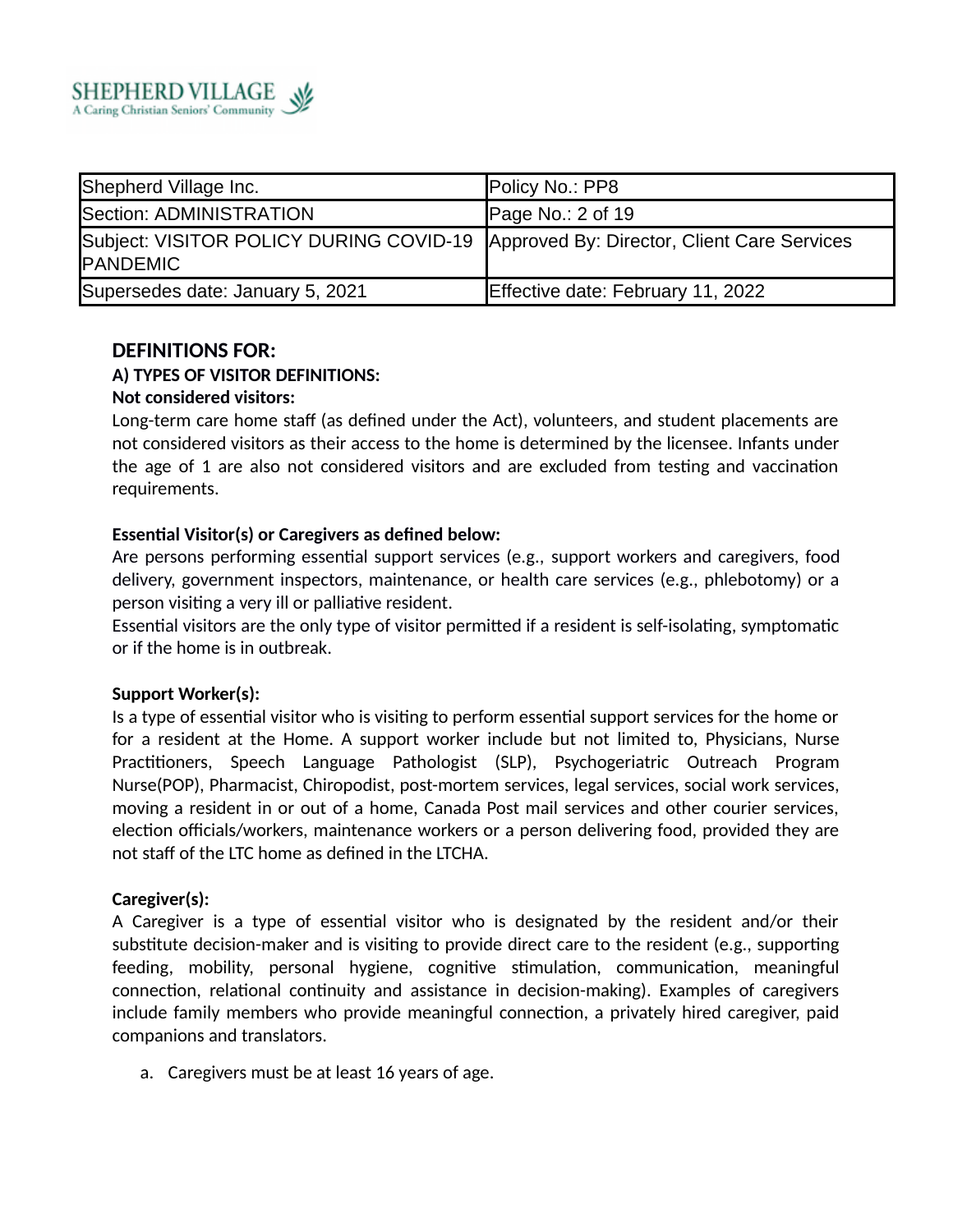

| Shepherd Village Inc.                                                                                  | Policy No.: PP8                   |
|--------------------------------------------------------------------------------------------------------|-----------------------------------|
| Section: ADMINISTRATION                                                                                | Page No.: 3 of 19                 |
| Subject: VISITOR POLICY DURING COVID-19 Approved By: Director, Client Care Services<br><b>PANDEMIC</b> |                                   |
| Supersedes date: January 5, 2021                                                                       | Effective date: February 11, 2022 |

- b. Currently only four (4) essential caregivers may be designated per resident (unless designated before December  $15<sup>th</sup>$ ). A limit of two (2) essential caregivers may visit a resident at a time.
- c. Children younger five (5) years of age are not considered visitors. And children younger two (2) years of age are not required to wear a mask.
- d. The designation form should be completed for each designated caregiver. Shepherd Village will keep a record of all caregiver designations for at least thirty (30) days.
- e. The decision to designate an individual as a caregiver is entirely the responsibility of the resident and/or their substitute decision-maker and not Shepherd Village.
- f. A Partial or unimmunized visitors must wear eye protection if physical distancing cannot be maintained. And are unable to enter dining room/join activities.
- g. A resident and/or their substitute decision-maker may change a designation in response to a change in the:
	- Resident's care needs that is reflected in the plan of care
	- Availability of a designated caregiver, either temporary (for example, illness) or permanent.
	- A resident and/or their substitute decision-maker may not continuously change a designation in order to increase the number of people able to enter the home.
	- All caregivers newly designated are required to be fully vaccinated in order to enter the home
- h. According to Public Health persons/caregivers that test positive for COVID-19 must isolate for ten (10) if they are not exhibiting symptoms. If they have been exposed to a positive case, they must isolate for 14 days. They must follow Public Health guidance on when visits/activities can be resumed.
- i. A caregiver should not visit any other home for 10 days after visiting another:
	- resident who is self-isolating, including those experiencing symptoms of COVID19 and are being assessed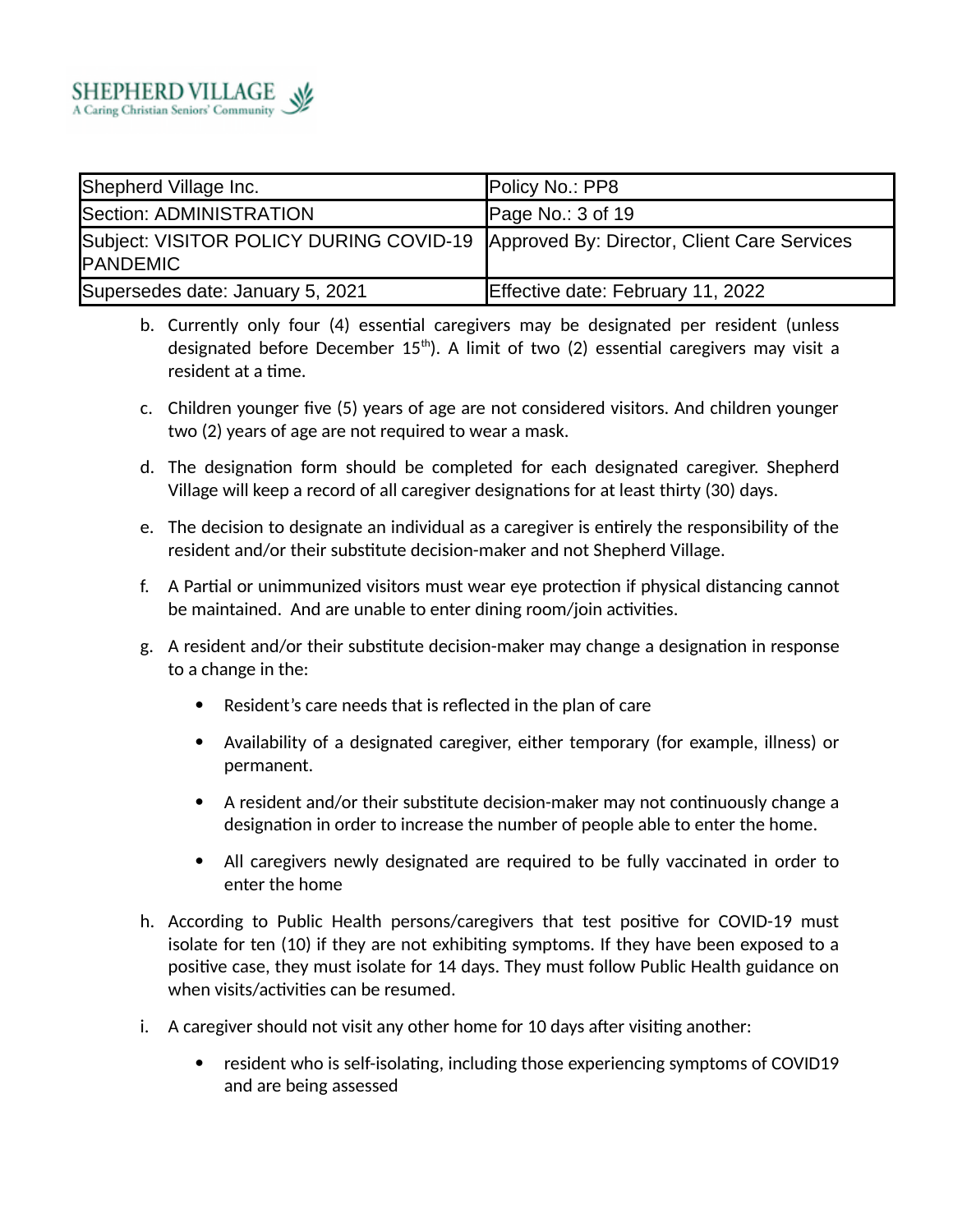

| Shepherd Village Inc.                                                                                  | Policy No.: PP8                   |
|--------------------------------------------------------------------------------------------------------|-----------------------------------|
| Section: ADMINISTRATION                                                                                | Page No.: $4$ of 19               |
| Subject: VISITOR POLICY DURING COVID-19 Approved By: Director, Client Care Services<br><b>PANDEMIC</b> |                                   |
| Supersedes date: January 5, 2021                                                                       | Effective date: February 11, 2022 |

home or area of a home affected by an outbreak

### **To designate a Caregiver**

| Phone | Shepherd Lodge at 416-609-5700 ext. 208 |
|-------|-----------------------------------------|

# **General Visitor(s): (Temporarily not permitted)**

A general visitor is a person who is not an essential visitor and is visiting:

- a. To provide non-essential services, who may or may not be hired by the home or the resident and/or their substitute decision maker; and/or, for social reasons (e.g., family members or friends) that the resident or their substitute decision-maker assess as different from direct care, including care related to cognitive stimulation, meaningful connection and relational continuity
- b. General visitors must undergo active screening upon arrival for their outdoors visit.
- c. For indoor visits, general visitors must participate in rapid antigen testing and must test negative for COVID-19 prior to being granted entry into the home.
- d. A maximum of 10 general visitors per resident may visit outdoors at a time, an essential caregiver may accompany the resident. Subject to direction from the local public health unit, provided that the resident is not self-isolating or symptomatic; and, the home is not in an outbreak.
- e. General visitors and residents who are fully immunized may have close physical contact, brief hugs is permitted regardless of immunization status. Where either the resident or general visitor is not fully immunized two meters physical distance must be maintained.

General visitors younger than 14 years of age should be accompanied by an adult and must follow all applicable infection prevention and control (IPAC) precautions that are in place at the home.

In order to facilitate as many families and friends as possible to see a resident time restrictions have been developed.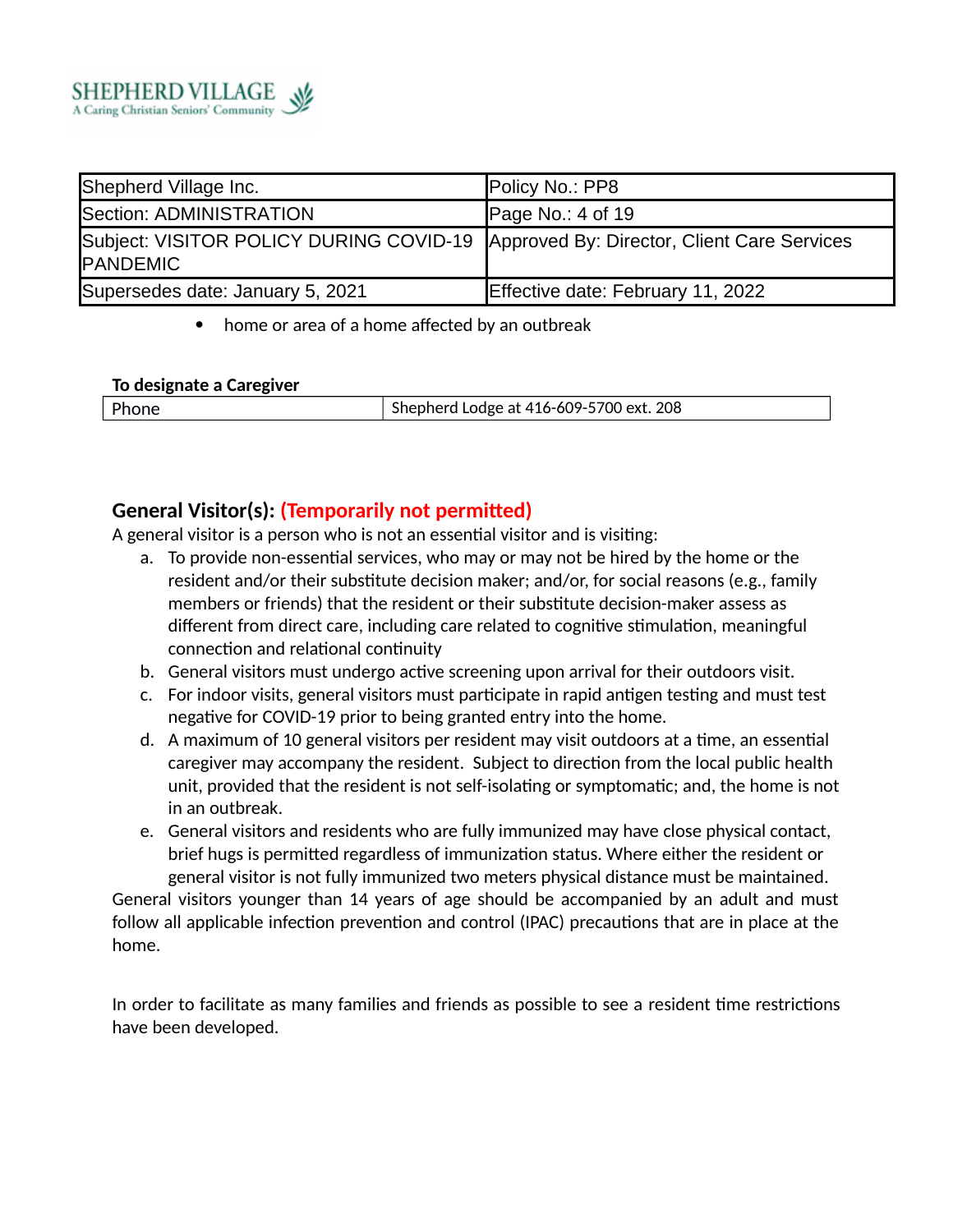

| Shepherd Village Inc.                                                                                  | Policy No.: PP8                   |
|--------------------------------------------------------------------------------------------------------|-----------------------------------|
| Section: ADMINISTRATION                                                                                | Page No.: 5 of 19                 |
| Subject: VISITOR POLICY DURING COVID-19 Approved By: Director, Client Care Services<br><b>PANDEMIC</b> |                                   |
| Supersedes date: January 5, 2021                                                                       | Effective date: February 11, 2022 |

Visiting hours are Seven (7) days a week between the hours of 10:30a.m. to 2:30p.m. & 3:15p.m. to 07:30p.m. For a maximum of two (2) hours. General visitors must screen in at the caregiver table located in the main reception area.

- All visitors are required to comply with the testing requirements.
- General visitors are required to complete the general visitor forms and bring them completed to each visit.
- None or partially vaccinated visitors are expected to complete a Rapid Test on-site and test negative with each visit. These visitors may only visit in the resident's room.
- All visitors are expected to be fully vaccinated by February 21 $\text{st}$ , 2022 unless they are able to demonstrate proof of a medical exemption.
- All fully vaccinated visitors must demonstrate proof of vaccination and must also participate in Rapid Antigen testing.
- A maximum of two (2) visitors per resident at a time may visit in the resident's room
- Visitors must never remove or touch their mask once it is on for the duration of your stay at Shepherd Lodge

### **B) PROTOCOLS:**

### **Caregiver Protocol:**

| Designation         | Written designation from Resident/Substitute Decision       |
|---------------------|-------------------------------------------------------------|
|                     | Maker                                                       |
| Time                | Seven days a week between the hours of 10:30a.m. to         |
|                     | $2:30p.m.$ & $3:15p.m.$ to $07:30p.m.$ For a maximum of two |
|                     | and a half (2.5) hours.                                     |
| <b>Number</b><br>of | Maximum (2) two caregivers per resident at a time indoor    |
| Caregivers visiting | or maximum of 10 outdoors including general visitors if     |
|                     | fully immunized                                             |
| Access Areas        | Residents room. If fully immunized the dining room,         |
|                     | marked areas on the unit, the café and, in the courtyard    |
| Type of Care        | Bathing, Toileting, Feeding, Grooming, Dressing, Oral care, |
|                     | Turning and positioning, mobility, cognitive stimulation,   |
|                     | communication,<br>meaningful<br>connection,<br>relational   |
|                     | continuity and assistance in decision-making                |

### **No Visiting between: 2:30pm-3:15pm**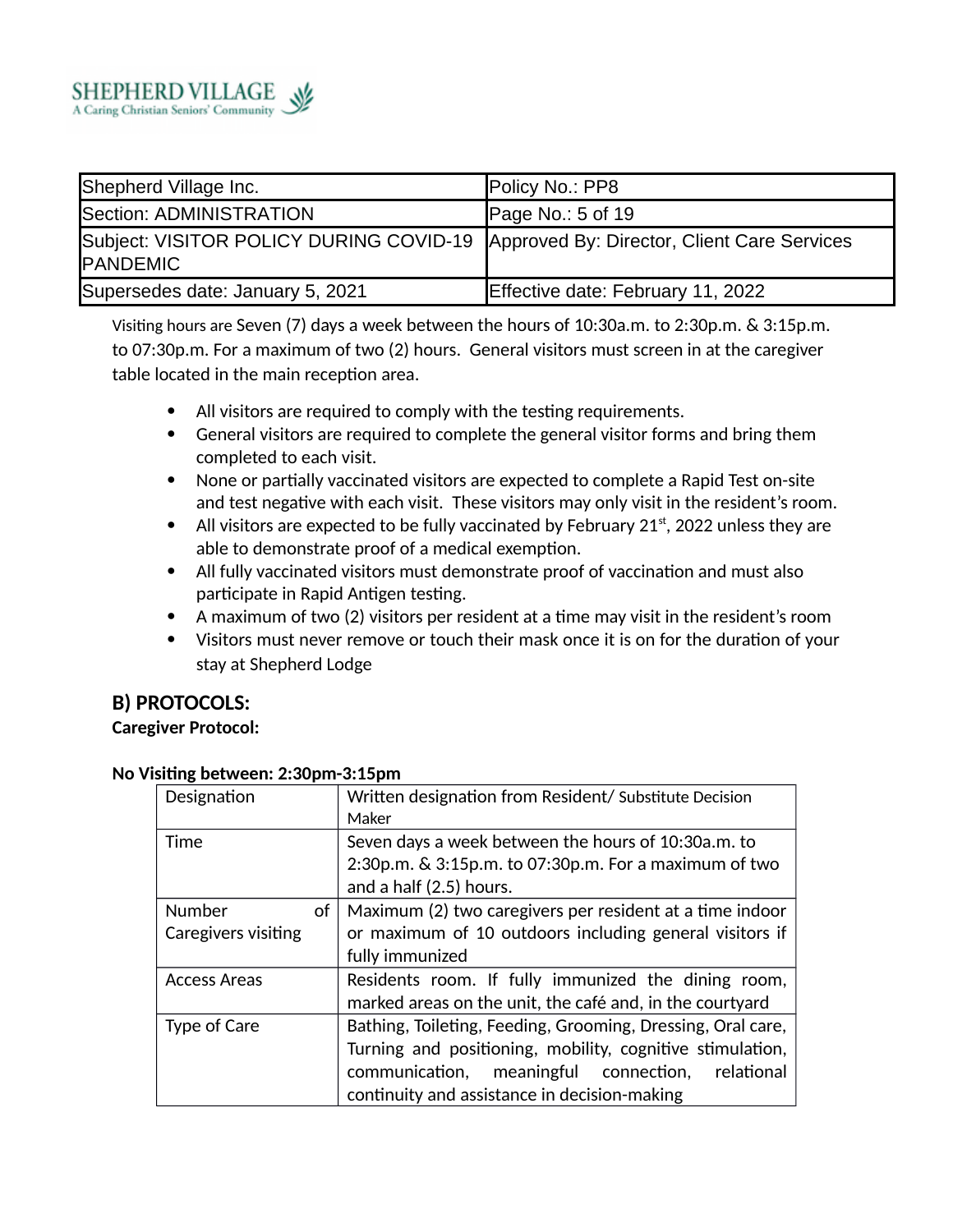

| Shepherd Village Inc.                                                                           | Policy No.: PP8                   |
|-------------------------------------------------------------------------------------------------|-----------------------------------|
| Section: ADMINISTRATION                                                                         | Page No.: $6$ of 19               |
| Subject: VISITOR POLICY DURING COVID-19 Approved By: Director, Client Care Services<br>PANDEMIC |                                   |
| Supersedes date: January 5, 2021                                                                | Effective date: February 11, 2022 |

### **Described Tasks Include:**

| <b>Feeding</b>                                | Lunch, dinner and snacks                                                                                                                                             |  |
|-----------------------------------------------|----------------------------------------------------------------------------------------------------------------------------------------------------------------------|--|
| <b>Grooming</b>                               | Nail care (with the exception of residents who have a<br>diagnosis of diabetes), hair grooming, dressing, applying<br>glasses or hearing aids, clean wheelchair etc. |  |
| <b>Oral Care</b>                              | Assist with putting on dentures, brushing teeth or flossing<br>and rinse resident's mouth after meals                                                                |  |
| <b>Emotional and</b><br><b>Social Support</b> | cognitive<br>stimulation, communication,<br>meaningful<br>connection, relational continuity and assistance in decision-<br>making                                    |  |

### **Additional Ways to Connect:**

- Virtual visits such as Skype and Facetime
- Telephone calls

### **Training Requirements:**

Infection Prevention and Control measures/practices (Appendix 1). Feeding and Dining Experience, Personal Protective Equipment (PPE) ON & OFF and Hand Hygiene Videos. See links below (you may also access these links on our website, shepherdvillage.org):

- https://youtu.be/8bqbpRlpn9s
- https://www.publichealthontario.ca/en/videos/ipac-handwash
- https://www.publichealthontario.ca/en/videos/ipac-fullppe-off
- https://www.publichealthontario.ca/en/videos/ipac-fullppe-on

A review of the Plan of Care and Kardex with the Caregiver will be provided by staff on an as needed basis.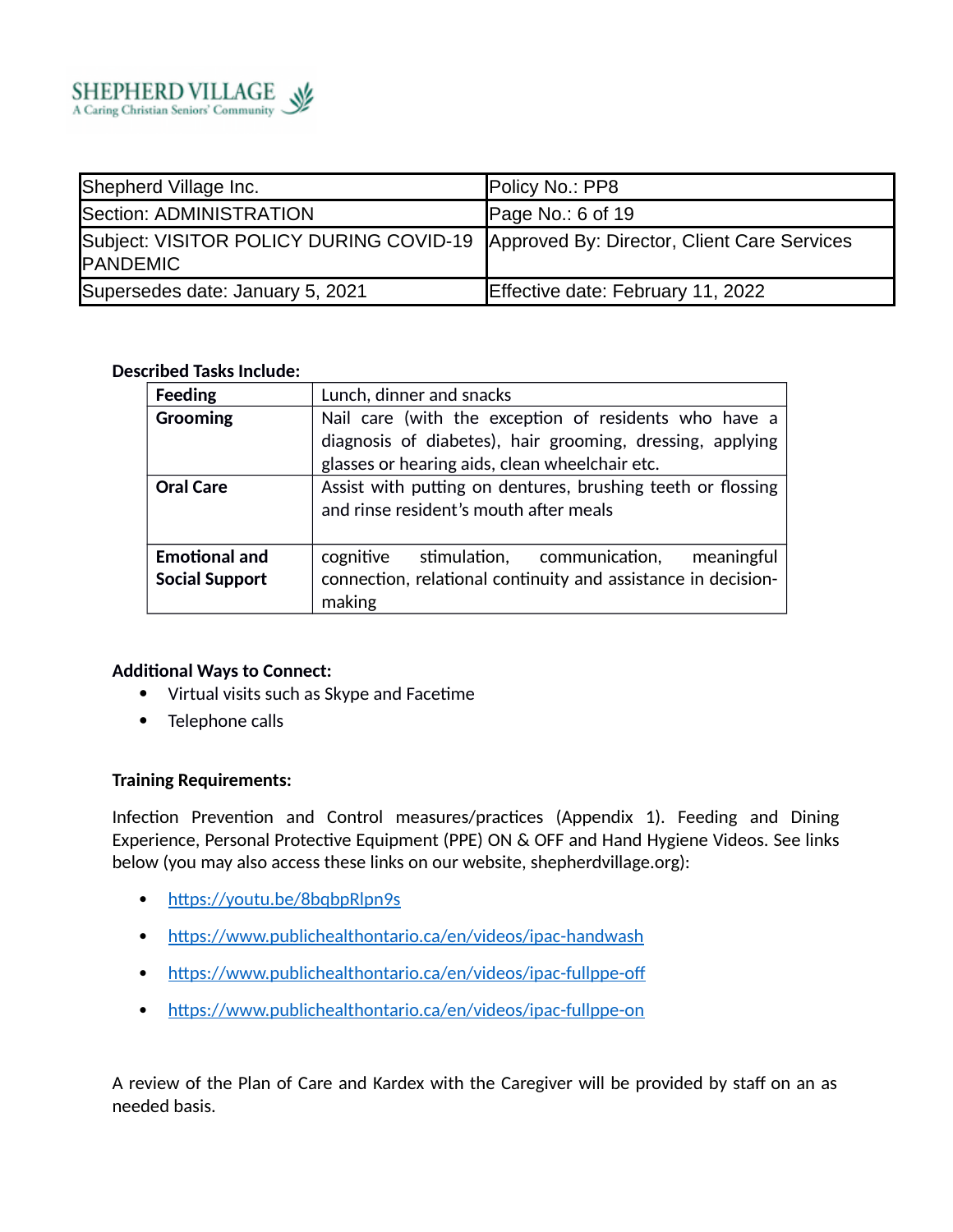

| Shepherd Village Inc.                                                                                  | Policy No.: PP8                   |
|--------------------------------------------------------------------------------------------------------|-----------------------------------|
| Section: ADMINISTRATION                                                                                | Page No.: 7 of 19                 |
| Subject: VISITOR POLICY DURING COVID-19 Approved By: Director, Client Care Services<br><b>PANDEMIC</b> |                                   |
| Supersedes date: January 5, 2021                                                                       | Effective date: February 11, 2022 |

# **C) PROCEDURES:**

The resident and/or Substitute Decision Maker must designate caregivers in writing to the Home. Caregivers must be at least 16 years of age and older.

**All Visitors** will be assisted to perform a Rapid Antigen test on each visit and will be asked to wait for 10 minutes for the test result. They must also attest that they have tested negative for COVID-19 in the past week and not subsequently tested positive prior to visiting. Shepherd Village is not required to provide PCR testing. In an emergency situation the Home may grant access without attestation for a negative COVID-19 test result.

**Caregivers** must participate in a Rapid Antigen Test:

- 1. They have tested negative for COVID-19 and they have not subsequently tested positive prior to visiting.
- 2. And in the last 10 days, have not visited another Resident who is self-isolating or symptomatic, and/or the Home is in an outbreak.
- 3. Essential Caregivers who received their  $1<sup>st</sup>$  or both vaccine doses. Those who are not vaccinated, will be assisted to perform a Rapid Antigen test on each visit, in addition to a weekly PCR test within the last 7 days.
- 4. We ask if you have a member of your household who is not well or showing symptoms, please do not visit until they have tested negative for COVID-19.

#### **RULES:**

a) Visitors are advised to perform self-screening at home prior to visiting a resident.

If you have at least one of the following symptoms: fever and/or new onset of cough or difficulty breathing or at least two of the following symptoms:

• chills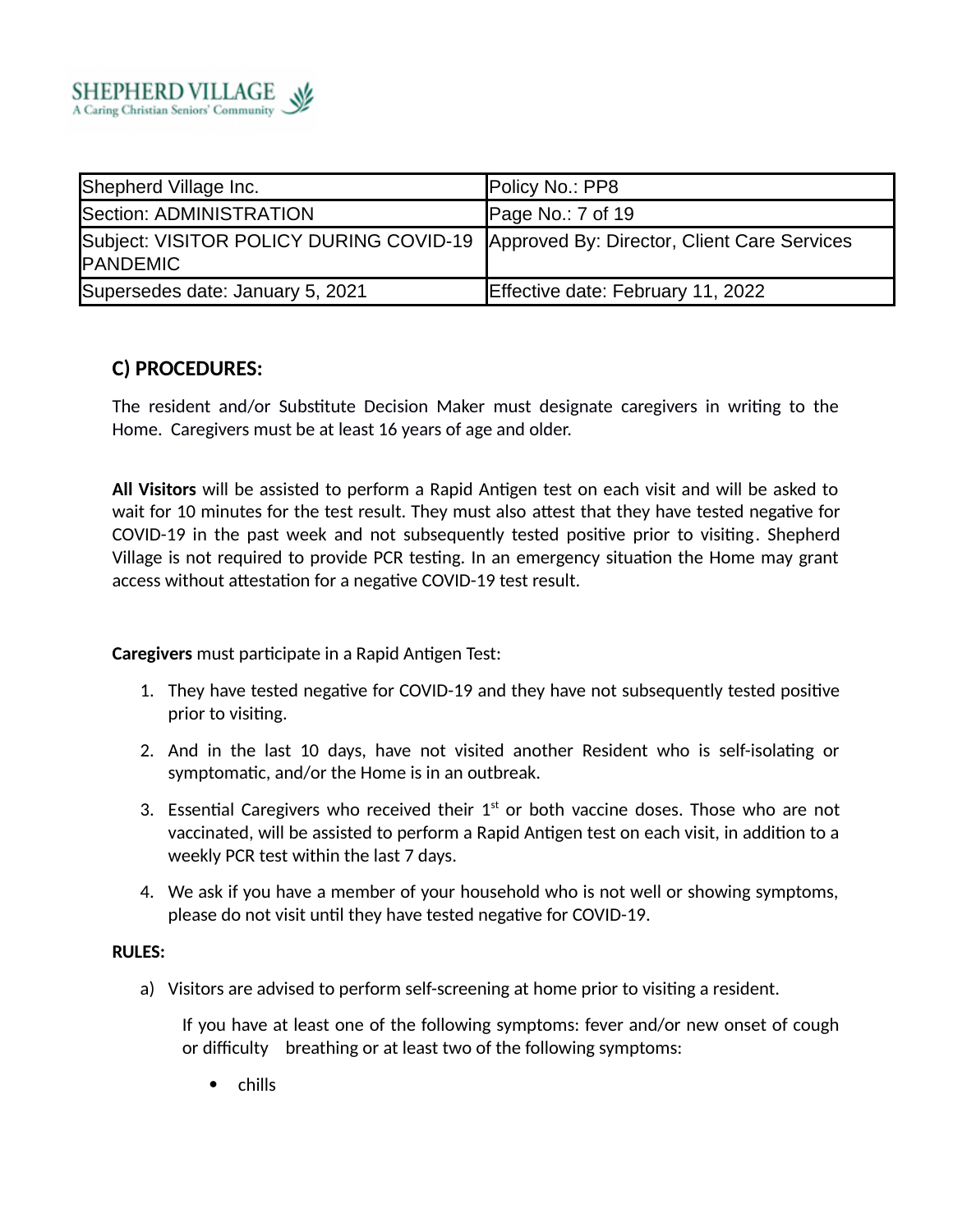

| Shepherd Village Inc.                                                                                  | Policy No.: PP8                   |
|--------------------------------------------------------------------------------------------------------|-----------------------------------|
| Section: ADMINISTRATION                                                                                | Page No.: $8$ of 19               |
| Subject: VISITOR POLICY DURING COVID-19 Approved By: Director, Client Care Services<br><b>PANDEMIC</b> |                                   |
| Supersedes date: January 5, 2021                                                                       | Effective date: February 11, 2022 |

- fatigue
- headache
- sore throat
- runny nose
- red eye
- stuffy or congested nose
- lost sense of taste or smell
- hoarse voice
- difficulty swallowing
- digestive issues (nausea/vomiting, diarrhea, stomach pain), or
- for young children and infants: sluggishness or lack of appetite. You should contact your health care provider or Telehealth Ontario at (1-866-797-0000).
- b) Active screening of visitors will now only be done once at the beginning of their visit.
- c) Visitors must pass an active screening questionnaire, if a visitor answers YES to any of the questions they may be denied visiting rights.
- d) Comply with Shepherd Lodge's infection, prevention and control (IPAC) protocols, including proper donning and doffing of Personal Protective Equipment (refer to training video links).
- e) Visitors must wear a mask when visiting outdoors. If the visitor is fully vaccinated and visiting indoors, a surgical/procedure mask must be worn at all times.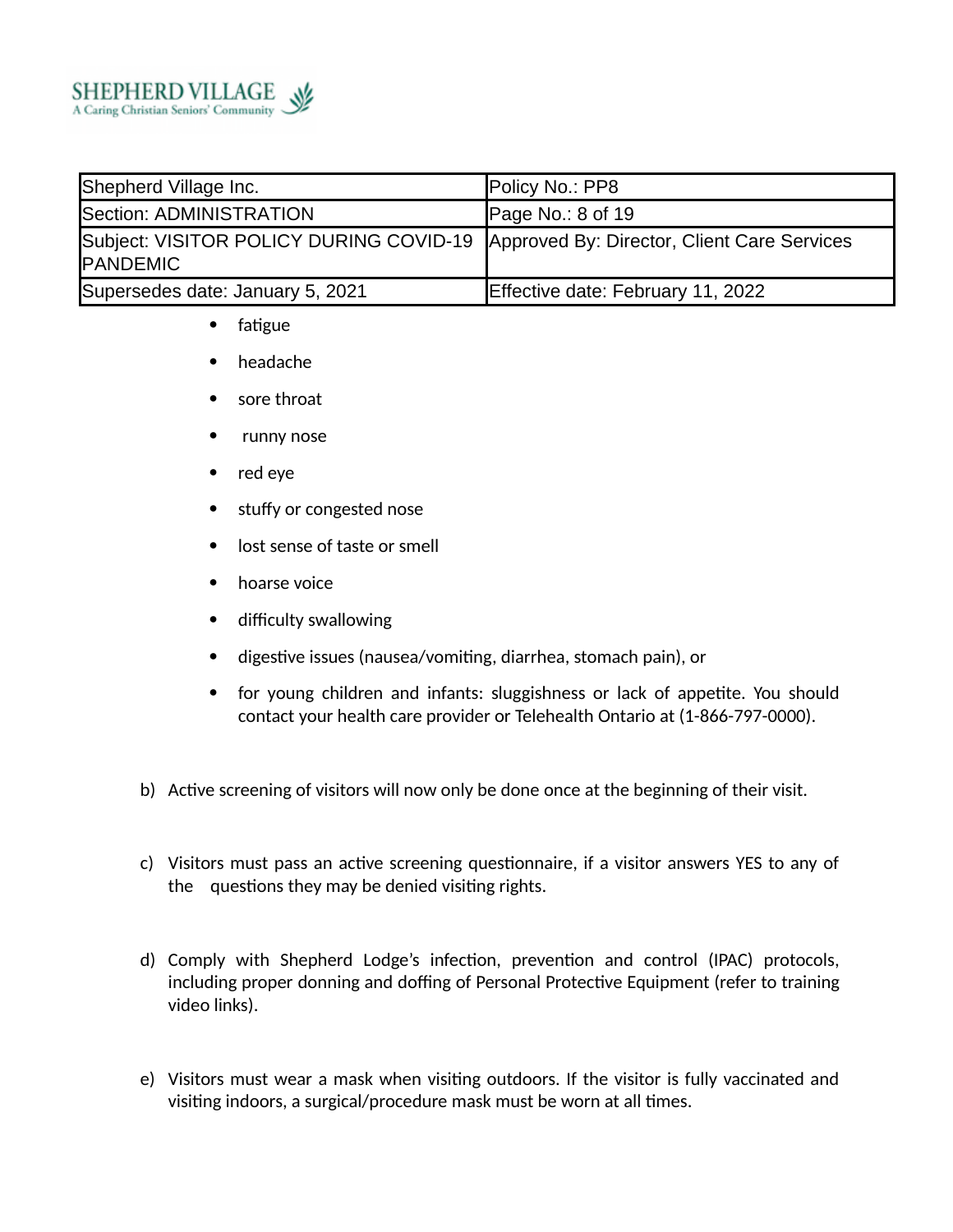

| Shepherd Village Inc.                                                                                  | Policy No.: PP8                   |
|--------------------------------------------------------------------------------------------------------|-----------------------------------|
| Section: ADMINISTRATION                                                                                | Page No.: 9 of 19                 |
| Subject: VISITOR POLICY DURING COVID-19 Approved By: Director, Client Care Services<br><b>PANDEMIC</b> |                                   |
| Supersedes date: January 5, 2021                                                                       | Effective date: February 11, 2022 |

- f) Visitors who are partially or not vaccinated must wear a surgical/procedure mask and eye at all times.
- g) If the Home is not able to provide surgical/procedure masks, no visitors will be permitted inside the Home.
- h) Essential visitors who are provided with PPE from their employer, may enter the Home.
- i) Fully vaccinated essential caregivers must only visit the one resident they are intending to visit at a time.
- j) General Visitors, Support Workers and Caregivers visiting a resident on Palliative Care or and Emergency situations restrictions does not apply, however they must be screened and wear PPE for the duration of their visit.
- k) Appendices number 1 to 8 in the visitation package must be reviewed and completed by all essential caregivers for their initial visit and then the Caregiver Guideline subsequently monthly **prior** to your visit.
- l) Essential caregivers are required to clean the common visiting area with supplies provided after each visit.
- m) You have read and understood the required training and will read and re-read the Visitor policy on a monthly basis.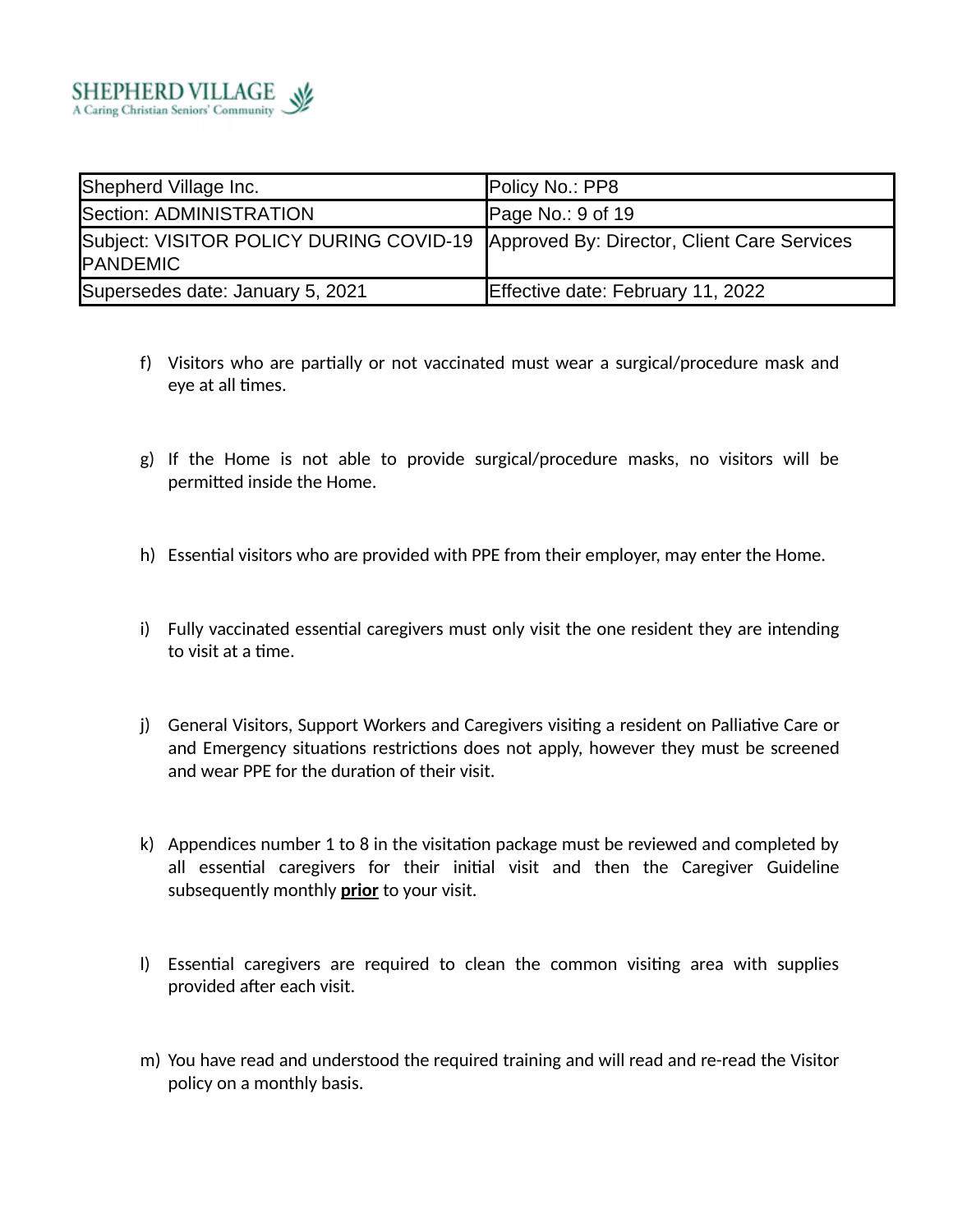

| Shepherd Village Inc.                                                                           | Policy No.: PP8                   |
|-------------------------------------------------------------------------------------------------|-----------------------------------|
| Section: ADMINISTRATION                                                                         | Page No.: 10 of 19                |
| Subject: VISITOR POLICY DURING COVID-19 Approved By: Director, Client Care Services<br>PANDEMIC |                                   |
| Supersedes date: January 5, 2021                                                                | Effective date: February 11, 2022 |

n) Caregivers must demonstrate that they have received a negative COVID-19 test result, before they can be granted full entry into the home as a visitor.

Shepherd Lodge will supply surgical/procedure masks and eye protection (where required) to all indoors.

**Any non-adherence to the above rules could result in a discontinuation of visits for the noncompliant visitor.**

### **Designated Visiting Areas**:

A designated area is an area set aside by the home where visits between residents and visitor(s) are to occur during the COVID -19 pandemic. Designated areas are put in place to allow for safe interactions between residents and visitors that minimize the risk of infection and that allow for physical distancing requirements of two (2) meters.

- Shepherd Lodge indoors visiting areas are located in marked areas in the TV lounge, dining room, join in activities and balconies on each unit for fully vaccinated essential caregivers.
- Outdoor visiting areas are located in the covered parking lot for general visitors and in the courtyard that is accessible through the Community Hall door exit. These locations are always closed for Fall/Winter due to cold weather.
- Fully vaccinated essential caregivers can now hug and hold hands with their loved ones while wearing their PPE.
- Partially or non-vaccinated visitors may not visit in the dining rooms or join in activities. Physical distancing required, however brief hugs are permitted.

### **E) NON-COMPLIANCE:**

**Approach to dealing with non-adherence to this policy:**

- 1. All Visitors will be made aware of this visitation policy.
- 2. Any Visitors found to not be following the visitation process outlined in this policy will be immediately notified and asked to follow the process.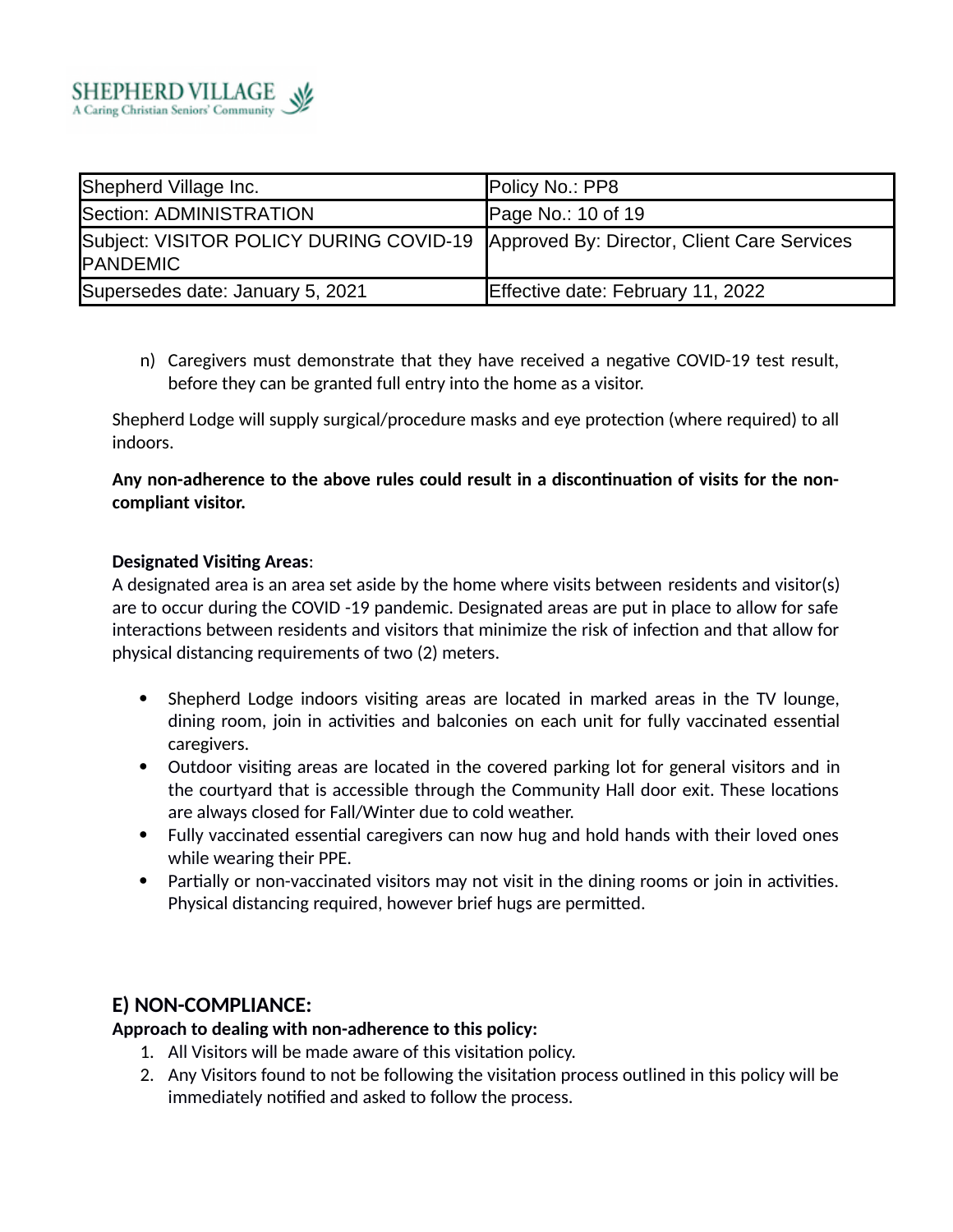

| Shepherd Village Inc.                                                                                  | Policy No.: PP8                   |
|--------------------------------------------------------------------------------------------------------|-----------------------------------|
| Section: ADMINISTRATION                                                                                | Page No.: 11 of 19                |
| Subject: VISITOR POLICY DURING COVID-19 Approved By: Director, Client Care Services<br><b>PANDEMIC</b> |                                   |
| Supersedes date: January 5, 2021                                                                       | Effective date: February 11, 2022 |

- 3. If a Visitors do not follow the process they will be asked to leave Shepherd Village.
- 4. Instances of non-adherence to this policy will be reviewed by the Director of Care or designate and will follow up by phone with the visitor to further discuss the concern.
- 5. The Director of Care or designate will document in the resident's record any discussions held with Visitors regarding non adherence to this policy.
- 6. The Home can at its discretion discontinue visits when Visitors do not follow this policy.

# **F) OUTCOME:**

- 1. Residents will have the opportunity to receive visitors on a daily basis and receive support from their designated caregivers during the COVID-19 Pandemic period.
- 2. Each resident will have two General Visitors, Family or Private Caregiver at a time.

### **ADDITIONAL REFERENCES:**

- **1.** Public Health Ontario
- **2.** Ministry of Long Term Care and Ministry of Health Emergency Directives
- **3.** Minister's Directive: COVID-19: LONG-TERM CARE HOME SURVEILLANCE TESTING AND ACCESS TO HOMES (February  $7<sup>th</sup>$  2022)
- **4.** COTA Australia
- **5.** Ontario Health
- **6.** RNAO
- **7.** COVID 19 Test Centre Locations: https://covid-19.ontario.ca/assessment-centrelocations/
- **8.** Update to Long-Term Care Homes
- **9.** Appendices 1 to 8

### **APPENDIX 1:**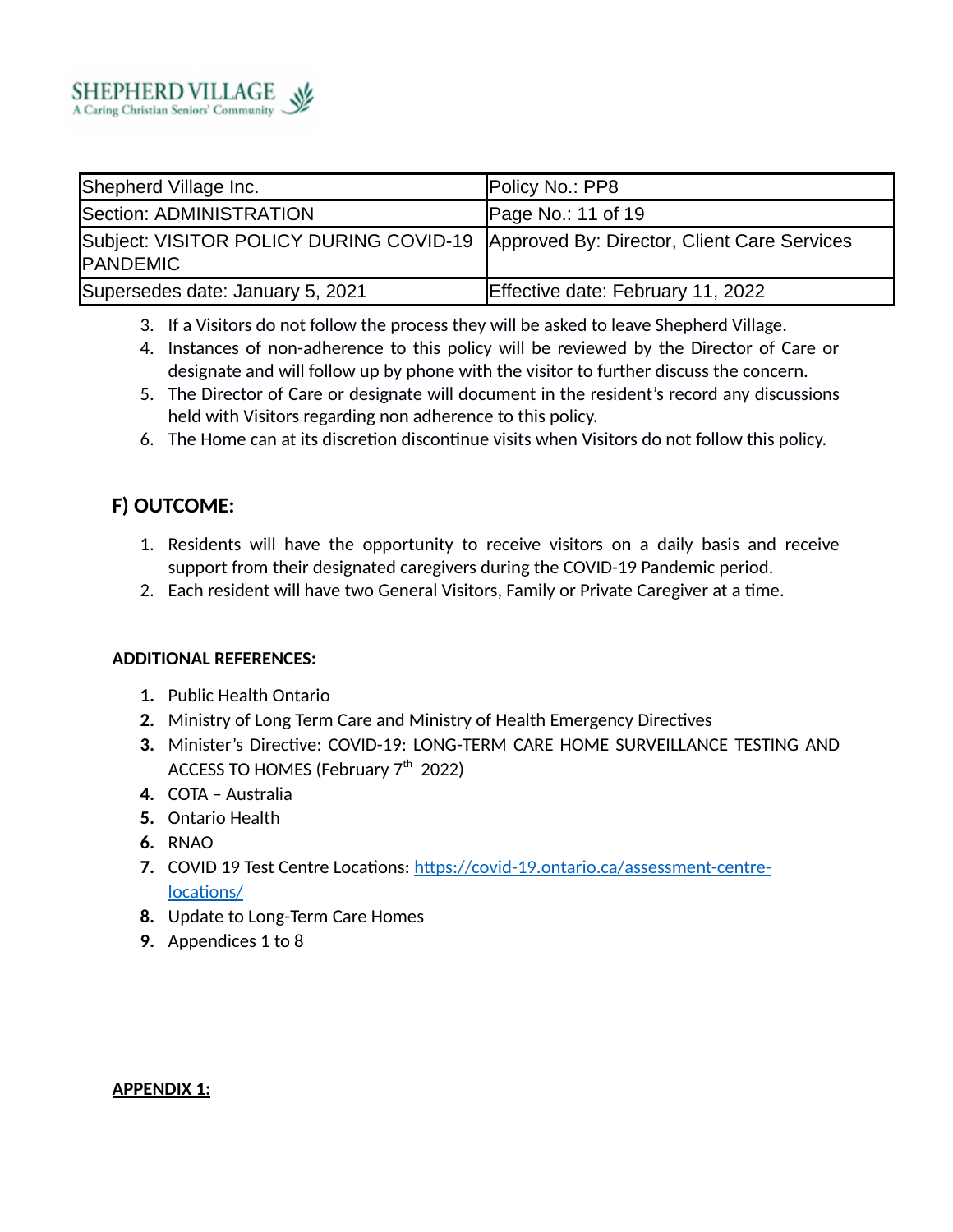

| Shepherd Village Inc.                                                                                  | Policy No.: PP8                   |
|--------------------------------------------------------------------------------------------------------|-----------------------------------|
| Section: ADMINISTRATION                                                                                | Page No.: 12 of 19                |
| Subject: VISITOR POLICY DURING COVID-19 Approved By: Director, Client Care Services<br><b>PANDEMIC</b> |                                   |
| Supersedes date: January 5, 2021                                                                       | Effective date: February 11, 2022 |

|            | 1. Caregivers must demonstrate that they have tested negative on a Rapid Antigen Test prior to accessing the<br>unit                                                                                                                                                                                                                                                                                                                            |
|------------|-------------------------------------------------------------------------------------------------------------------------------------------------------------------------------------------------------------------------------------------------------------------------------------------------------------------------------------------------------------------------------------------------------------------------------------------------|
|            | 2. You have read and understood the required training monthly as set out in the policy(you may access these<br>links on our website shepherdvillage.org):<br>a. IPAC Education Pamphlet<br>b. How to wash your hand video<br>c. Putting on Full Personal Protective Equipment video<br>d. Taking off Full Personal Protective Equipment video<br>e. Safe Meal Intake video<br>3. You must follow the Infection, Prevention and Control measures |
|            | 4. Only one Essential Caregiver at a time is allowed to visit if the resident is on isolation                                                                                                                                                                                                                                                                                                                                                   |
|            | 5. Shepherd Village has received your caregiver designation form                                                                                                                                                                                                                                                                                                                                                                                |
|            | 6. You understand that you will be screened for COVID 19 once you arrive at the Village main entrance and<br>participate in a Rapid Antigen Test                                                                                                                                                                                                                                                                                                |
|            | 7. You will read and re-read the Visitor Policy and viewed the education videos on a monthly basis                                                                                                                                                                                                                                                                                                                                              |
| 8.         | You will bring in your completed Caregiver Guidelines form on a monthly basis                                                                                                                                                                                                                                                                                                                                                                   |
| 9.         | You are allowed brief hugs. Physical Distancing must be maintained for the duration of your visit<br>10. You have gathered the following documents and ensured it is fully completed prior to going to your initial visit:<br>1. Caregiver Guidelines<br>2. Attestation Form<br>3. Caregivers Designation form<br>4. Self-screening Form<br>5. Visiting Your Loved One in the time of COVID-19<br>6. Safe Meal intake Form                      |
|            | 12. Mask MUST be worn for the duration of your visit                                                                                                                                                                                                                                                                                                                                                                                            |
|            | 13. Any nonadherence to these rules will be the basis for discontinuation of your visits                                                                                                                                                                                                                                                                                                                                                        |
|            | 14. You have read and understood the Caregiver Rules document and will complete on a monthly basis                                                                                                                                                                                                                                                                                                                                              |
|            |                                                                                                                                                                                                                                                                                                                                                                                                                                                 |
| Signature: |                                                                                                                                                                                                                                                                                                                                                                                                                                                 |
|            |                                                                                                                                                                                                                                                                                                                                                                                                                                                 |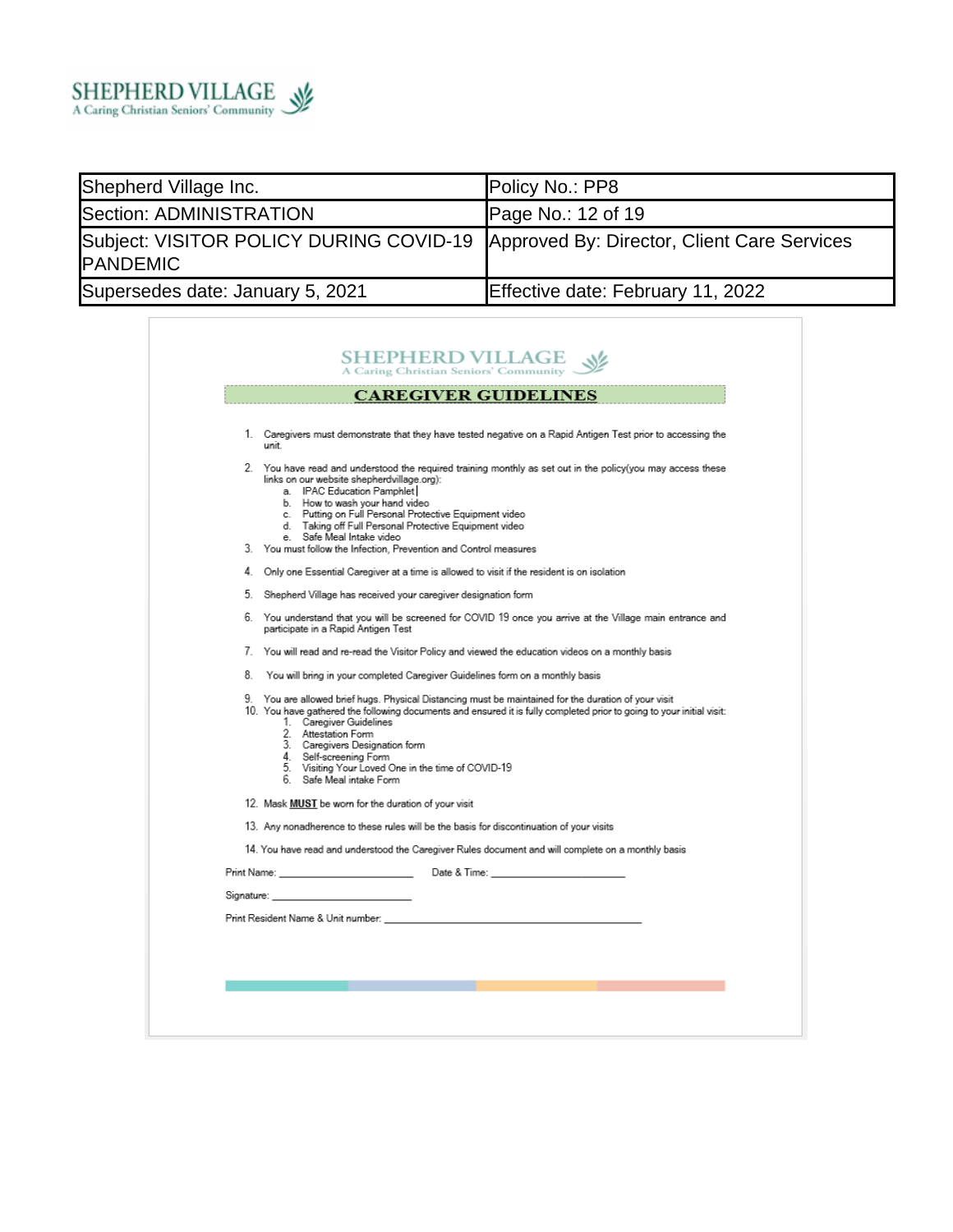

| Shepherd Village Inc.                                                                           | Policy No.: PP8                   |
|-------------------------------------------------------------------------------------------------|-----------------------------------|
| Section: ADMINISTRATION                                                                         | Page No.: 13 of 19                |
| Subject: VISITOR POLICY DURING COVID-19 Approved By: Director, Client Care Services<br>PANDEMIC |                                   |
| Supersedes date: January 5, 2021                                                                | Effective date: February 11, 2022 |

# **APPENDIX 2:**

|                                   | List Care Services that will be provided for the resident by the above named caregiver:                                                                                 |
|-----------------------------------|-------------------------------------------------------------------------------------------------------------------------------------------------------------------------|
|                                   |                                                                                                                                                                         |
|                                   | Specify Day of the week: □Mon □Tue □Wed □Thru □Fri □Sat □Sun                                                                                                            |
| I understand that caregiver will: |                                                                                                                                                                         |
| □ Negative Rapid Antigen Test     |                                                                                                                                                                         |
|                                   | $\Box$ Attestation to have NOT visited another LTC Home in outbreak within 7 days                                                                                       |
|                                   | $\Box$ Will provide support ONLY to one resident at a time on one Resident Home Area (RHA)                                                                              |
|                                   | □ Will complete education on COVID related material provided in Shepherdvillage.org website/policy                                                                      |
|                                   | $\Box$ Will adhere to Public Health guidance if/when the Home is in outbreak                                                                                            |
| masks                             | □ Will comply with Shepherd Village infection, prevention and Control (IPAC) protocols, including proper use of                                                         |
|                                   | I, Resident/POA Name: The Control of the Control of the Understand that non-adherences to the<br>above requirements will result in the discontinuation of the services. |
|                                   |                                                                                                                                                                         |
|                                   |                                                                                                                                                                         |
| Office Use Only                   |                                                                                                                                                                         |
|                                   |                                                                                                                                                                         |

# **APPENDIX 3:**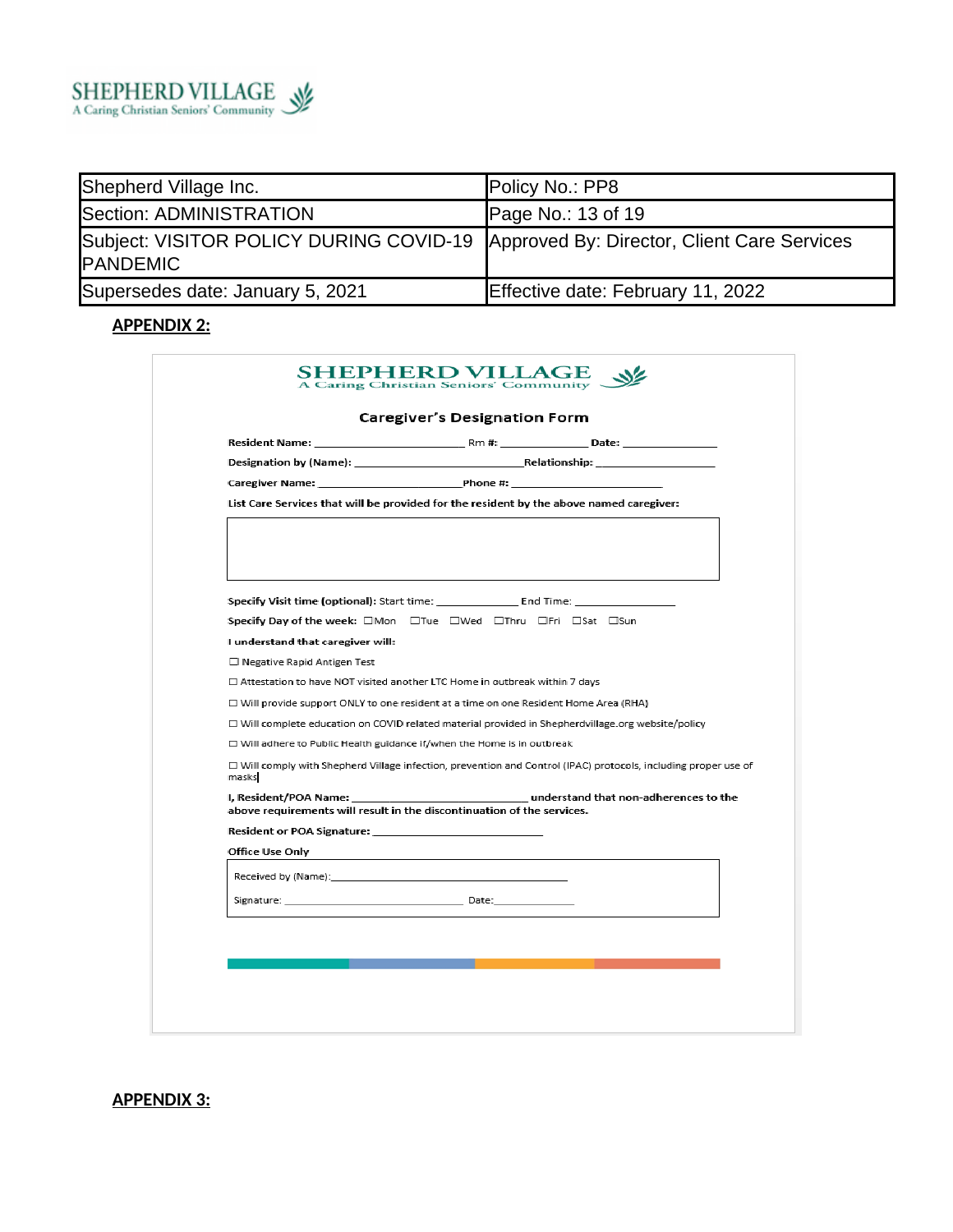

| Shepherd Village Inc.                                                                                  | Policy No.: PP8                   |
|--------------------------------------------------------------------------------------------------------|-----------------------------------|
| Section: ADMINISTRATION                                                                                | Page No.: $14$ of 19              |
| Subject: VISITOR POLICY DURING COVID-19 Approved By: Director, Client Care Services<br><b>PANDEMIC</b> |                                   |
| Supersedes date: January 5, 2021                                                                       | Effective date: February 11, 2022 |

#### **Visitor Self-Screening Form** Date & Time of Visit: **Print Visitor Name: Print Resident Name:** 1. Do you have a fever (temperature of 37.8C or greater)?  $\Box$  Yes  $\Box$  No 2. Are you experiencing ANY of the following symptoms? □ Yes □ No New or worsening cough Shortness of breath □ Yes □ No □ Yes □ No Sore throat □ Yes □ No Runny nose or sneezing □ Yes □ No Nasal congestion  $\Box$  Yes  $\Box$  No Hoarse voice □ Yes □ No Difficulty swallowing New smell or taste disorder(s)  $\Box$  Yes  $\Box$  No □ Yes □ No Nausea/vomiting, diarrhea, abdominal pain  $\Box$  Yes  $\Box$  No Unexplained fatigue/malaise □ Yes □ No Chills  $\Box$  Yes  $\Box$  No Headache □ Yes □ No Pink Eye

3. Have you travelled or had close contact with anyone that has travelled in the □ Yes □ No past 14 days?

4. Have you had close contact with anyone with respiratory illness or a confirmed or probable case of COVID-19?  $\Box$  Yes  $\Box$  No

5. Have you visited another Long Term Care Home?

If you answered "YES" to any of the above questions, please contact:

AND contact your care provider, or Telehealth Ontario (1-866-797-0000

**APPENDIX 4:**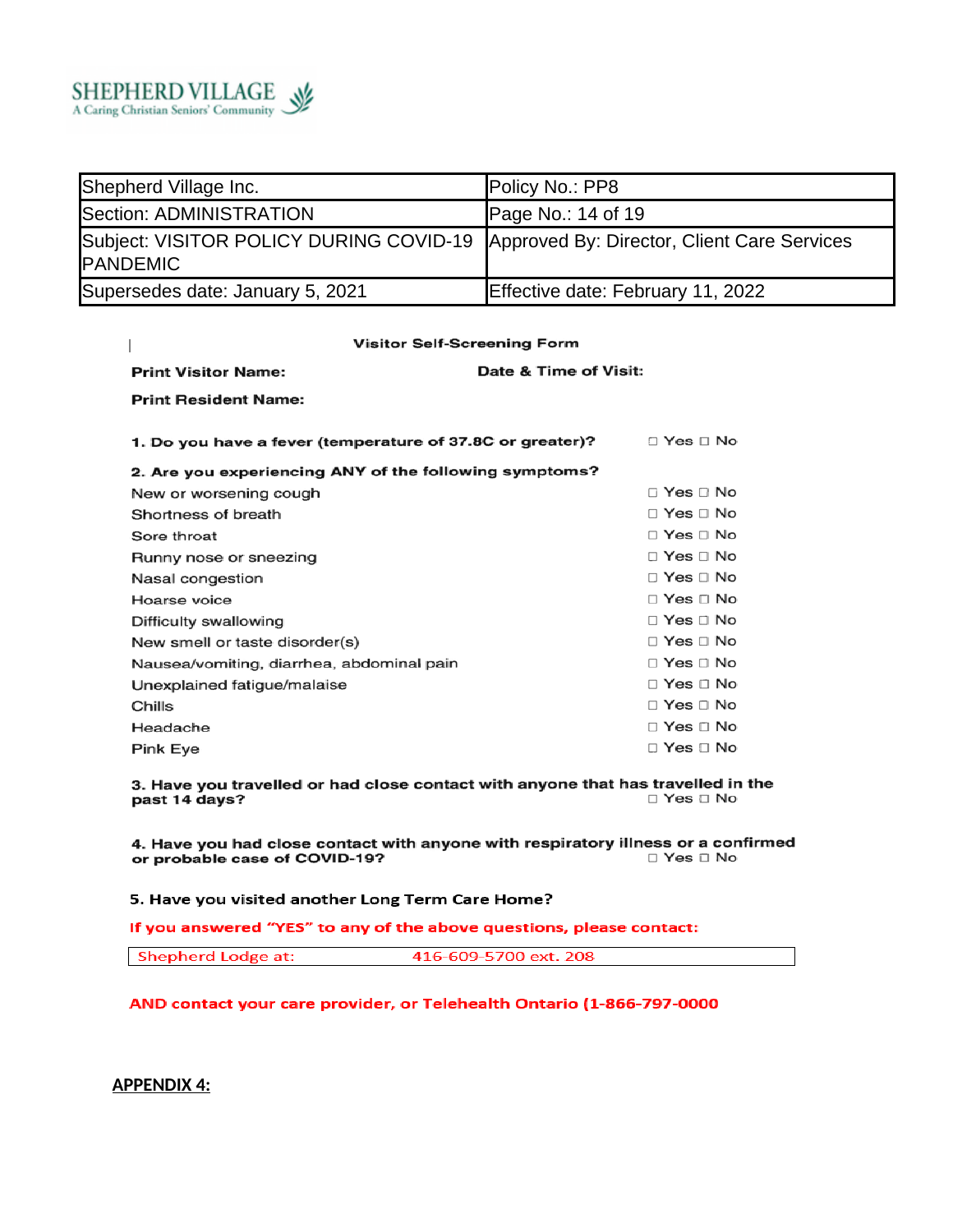

| Shepherd Village Inc.                                                                                  | Policy No.: PP8                   |
|--------------------------------------------------------------------------------------------------------|-----------------------------------|
| Section: ADMINISTRATION                                                                                | Page No.: $15$ of 19              |
| Subject: VISITOR POLICY DURING COVID-19 Approved By: Director, Client Care Services<br><b>PANDEMIC</b> |                                   |
| Supersedes date: January 5, 2021                                                                       | Effective date: February 11, 2022 |

#### Things to remember:

- $\checkmark$  Check with your home regarding what gifts or items you can bring, if any.
- $\checkmark$  Minimize jewelry, accessories e.g. purses (you may want to leave your coat in the car). The fewer items you bring, the lower the risk of virus transfer.
- $\checkmark$  Should you bring a cell phone, it may be wiped down with a disinfectant.
- $\checkmark$  Avoid touching your face, eyes or ears or adjusting your glasses during your visit.
- $\checkmark$  Ensure long hair is tied back.





# **Visiting Your Loved One in the** time of COVID-19



Understanding:

- ♦ COVID-19 restrictions
- \* what to expect when visiting your loved one
- $\hat{v}$  your responsibilities as a visitor



#### **APPENDIX 5:**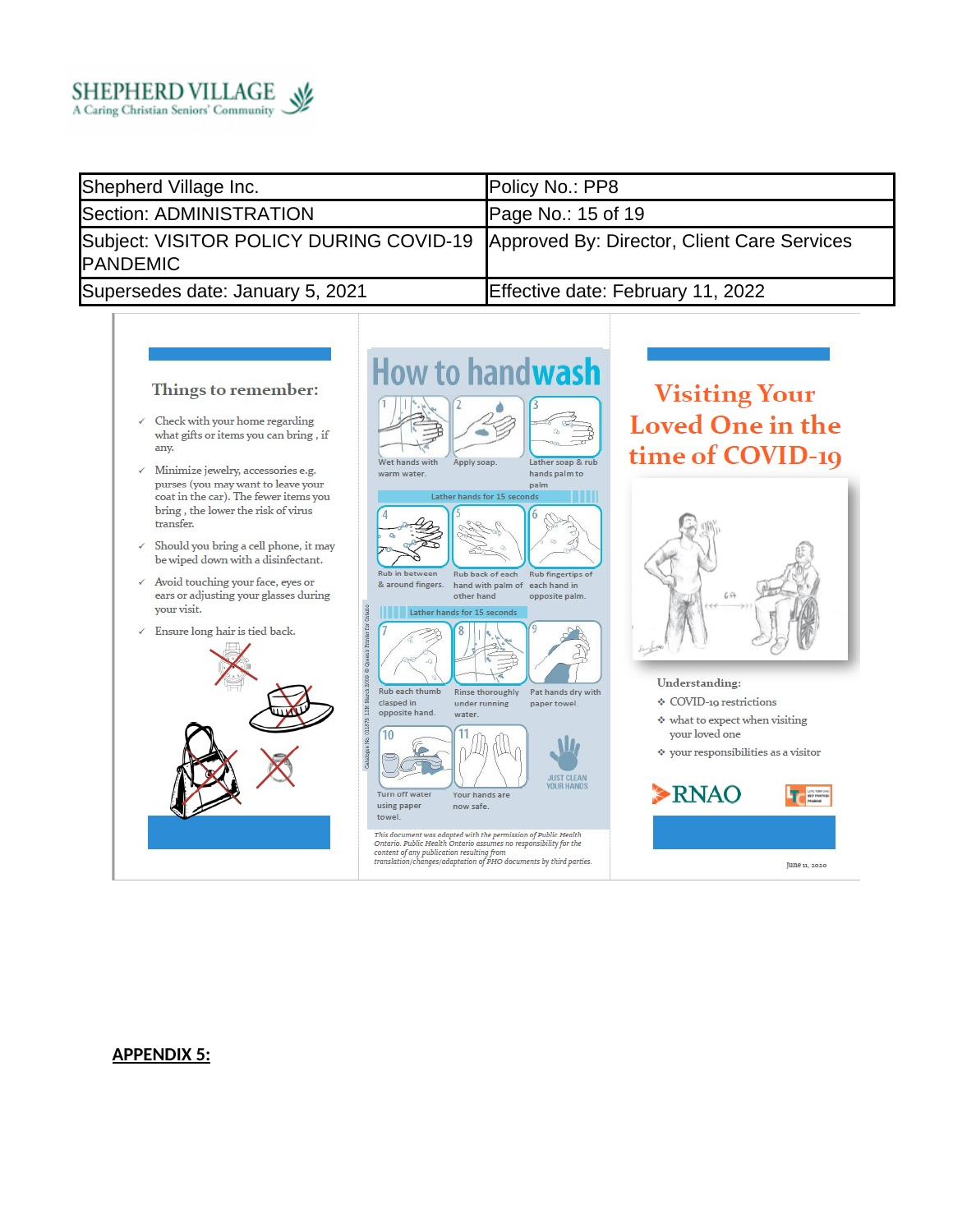

| Shepherd Village Inc.                                                                                   | Policy No.: PP8                   |
|---------------------------------------------------------------------------------------------------------|-----------------------------------|
| Section: ADMINISTRATION                                                                                 | Page No.: 16 of 19                |
| Subject: VISITOR POLICY DURING COVID-19 Approved By: Director, Client Care Services<br><b>IPANDEMIC</b> |                                   |
| Supersedes date: January 5, 2021                                                                        | Effective date: February 11, 2022 |



COVID-19 is a very contagious illness. It spreads quickly from one person to another through contact and droplets. We have done our very best to keep your loved ones and those caring for them protected and safe which unfortunately meant closing to visitors. This has been a challenging and stressful time for everyone.

It is important to consider the safest way to begin visits again. Please know we all have a role to play in responding to the pandemic and each of our actions has an impact on many other people.

#### **What to expect** regarding your visit:

- ♦ Contact the home to schedule your visit.
- ♦ You will be screened at your visit. This may involve taking your temperature and answering questions.
- \* You may receive a badge to wear.
- ♦ You will be asked to wear **Personal Protective** Equipment such as a mask, and maybe a gown and shoe covers.
- ♦ You will be asked to use hand sanitizer . Please follow directions given on proper technique. (steps 1-7 from How to hand wash- see back page)
- $\div$  Your visit may be supervised.





- $\Leftrightarrow$  Respect the guidelines that have been put in place. Please ask if you do not understand them.
- ♦ Answer the screening questions honestly.
- \* Your visit is limited to your loved one, no other residents.
- $\boldsymbol{\hat{\ast}}$ Be considerate and respectful when interacting with individuals as this is a very stressful time for everyone.

#### **APPENDIX 6**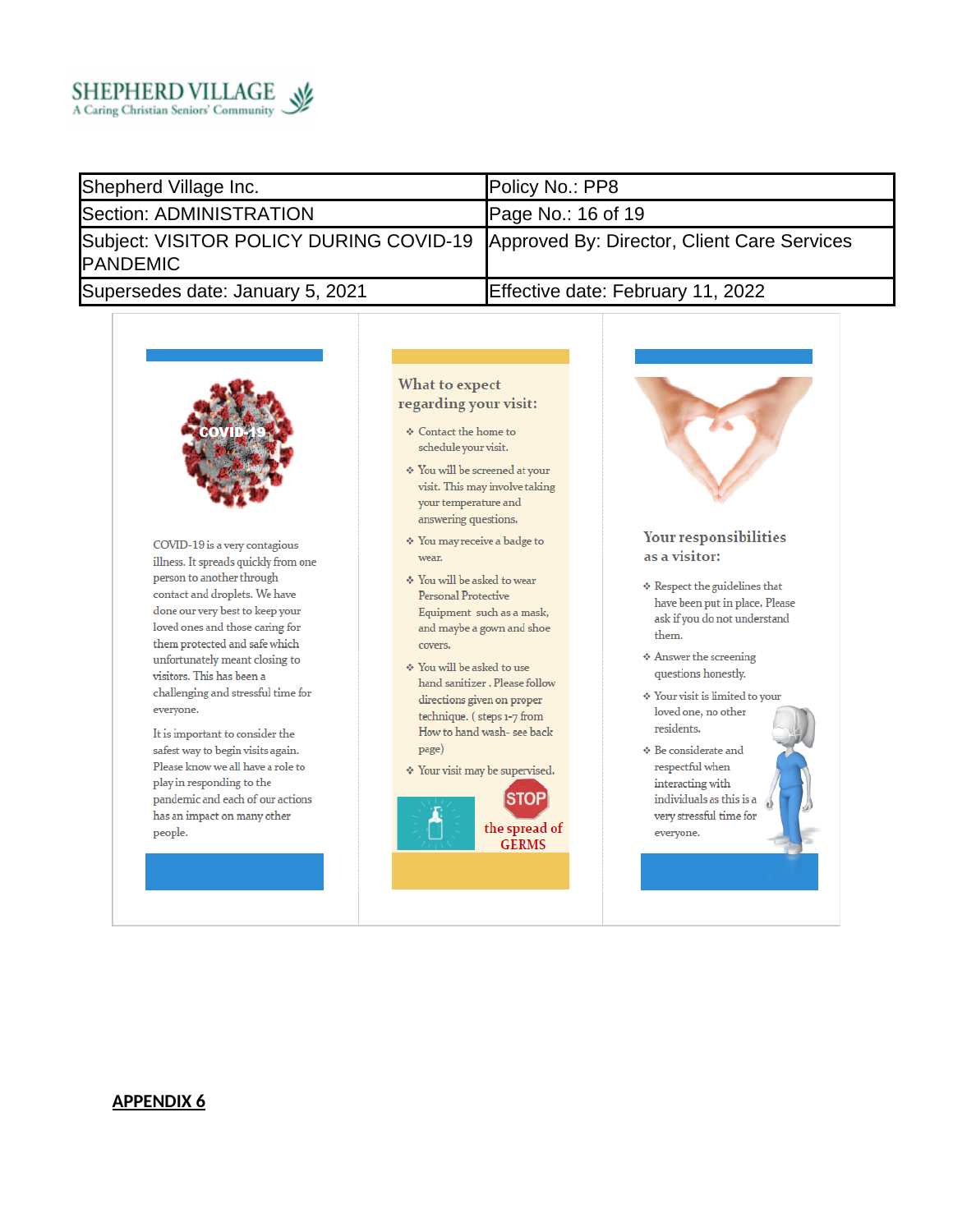

| Shepherd Village Inc.                                                                                  | Policy No.: PP8                   |
|--------------------------------------------------------------------------------------------------------|-----------------------------------|
| Section: ADMINISTRATION                                                                                | Page No.: 17 of 19                |
| Subject: VISITOR POLICY DURING COVID-19 Approved By: Director, Client Care Services<br><b>PANDEMIC</b> |                                   |
| Supersedes date: January 5, 2021                                                                       | Effective date: February 11, 2022 |

### **SAFE MEAL INTAKE**

#### Caregiver should:

- 1. Practice good hand hygiene, rub/wash your hands for 20 seconds
- 2. Wear your caregiver badge and ensure visibility at all times while in the building
- 3. Keep your mask on while in the building and do not touch the mask
- 4. Always use a teaspoon when assisting to feed a resident
- 5. Signs & symptoms of choking/aspiration: watery eyes/drooling, wet gurgly voice/noise, coughing or throat

#### clearing

- 6. Ensure the resident's preference of food or drink is provided
- 7. Offer the resident second choices
- 8. Do not stand over the resident while feeding him/her
- 9. You must sit on a chair at the resident's level to feed him/her
- 10. Ensure that clothing covering is provided to the resident at each meal
- 11. Ensure the resident chew and swallow his/her food before offering another spoonful
- 12. If resident is sitting in a wheelchair sit upright at 90 degrees, in bed sit at 60 degrees while eating
- 13. The resident must remain sitting at 90/60 degrees for 30 minutes after each meal
- 14. Ensure the residents mouth is clear of any food particles
- 15. Remember to place scraps of foods in the proper container and utensils are not placed with food scraps or with clothing covering.
- 16. Do not place utensils with clothing covering, ensure it remains on the tray

| Name of Caregiver: | -loor: | Jate |  |
|--------------------|--------|------|--|
|                    |        |      |  |

#### **APPENDIX 7**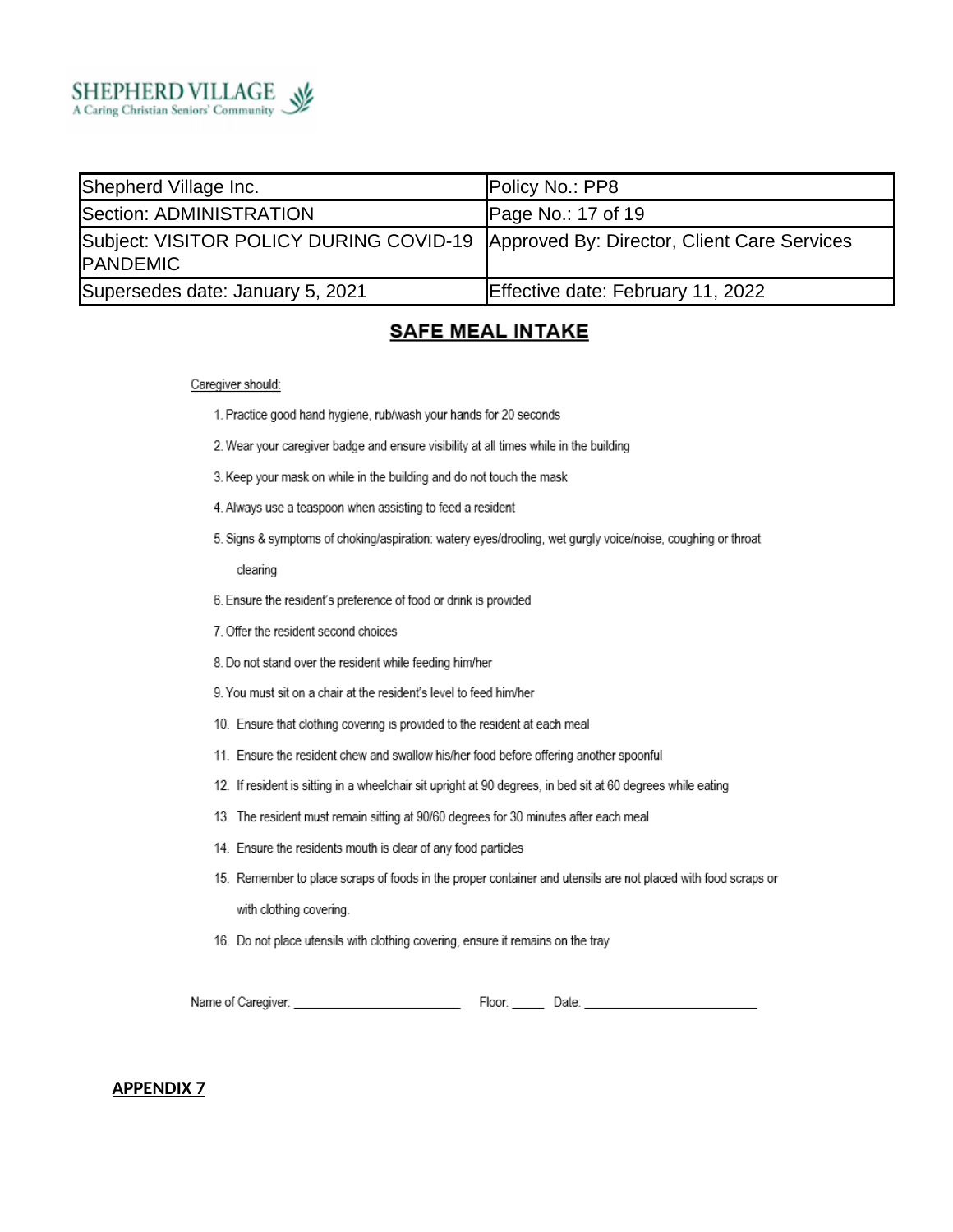

Г

| Shepherd Village Inc.                                                                                   | Policy No.: PP8                   |
|---------------------------------------------------------------------------------------------------------|-----------------------------------|
| Section: ADMINISTRATION                                                                                 | Page No.: $18$ of 19              |
| Subject: VISITOR POLICY DURING COVID-19 Approved By: Director, Client Care Services<br><b>IPANDEMIC</b> |                                   |
| Supersedes date: January 5, 2021                                                                        | Effective date: February 11, 2022 |

٦

|                                                                                                                                                   | $\Box$ I have checked with the Unit Nurse to ensure my loved one is not on                                             |  |
|---------------------------------------------------------------------------------------------------------------------------------------------------|------------------------------------------------------------------------------------------------------------------------|--|
|                                                                                                                                                   | Isolation Precautions (cannot visit if resident is on Isolation Percautions).                                          |  |
|                                                                                                                                                   | $\Box$ I have read and understood the General Visitation Rules document                                                |  |
|                                                                                                                                                   | $\Box$ I have read and understood the education pamphlet entitled "Visiting Your"<br>Loved One in the time of COVID-19 |  |
| $\Box$ Shepherd Village has confirmed with me my date and time of my visit                                                                        |                                                                                                                        |  |
| $\Box$ I understand that I will be screened for COVID 19 once I arrive at the<br>Village                                                          |                                                                                                                        |  |
| $\Box$ I have gathered the following documents and ensured that documents are<br>fully completed prior to going to Shepherd Village for my visit: |                                                                                                                        |  |
| 1 General Visitation Checklist                                                                                                                    |                                                                                                                        |  |
| 2. General Visitation Rules                                                                                                                       |                                                                                                                        |  |
| 3. Visitor Self-Screening Form                                                                                                                    |                                                                                                                        |  |
|                                                                                                                                                   |                                                                                                                        |  |
| Signature: the contract of the contract of the contract of the contract of the contract of the contract of the                                    |                                                                                                                        |  |
|                                                                                                                                                   |                                                                                                                        |  |
|                                                                                                                                                   |                                                                                                                        |  |
|                                                                                                                                                   |                                                                                                                        |  |
|                                                                                                                                                   |                                                                                                                        |  |